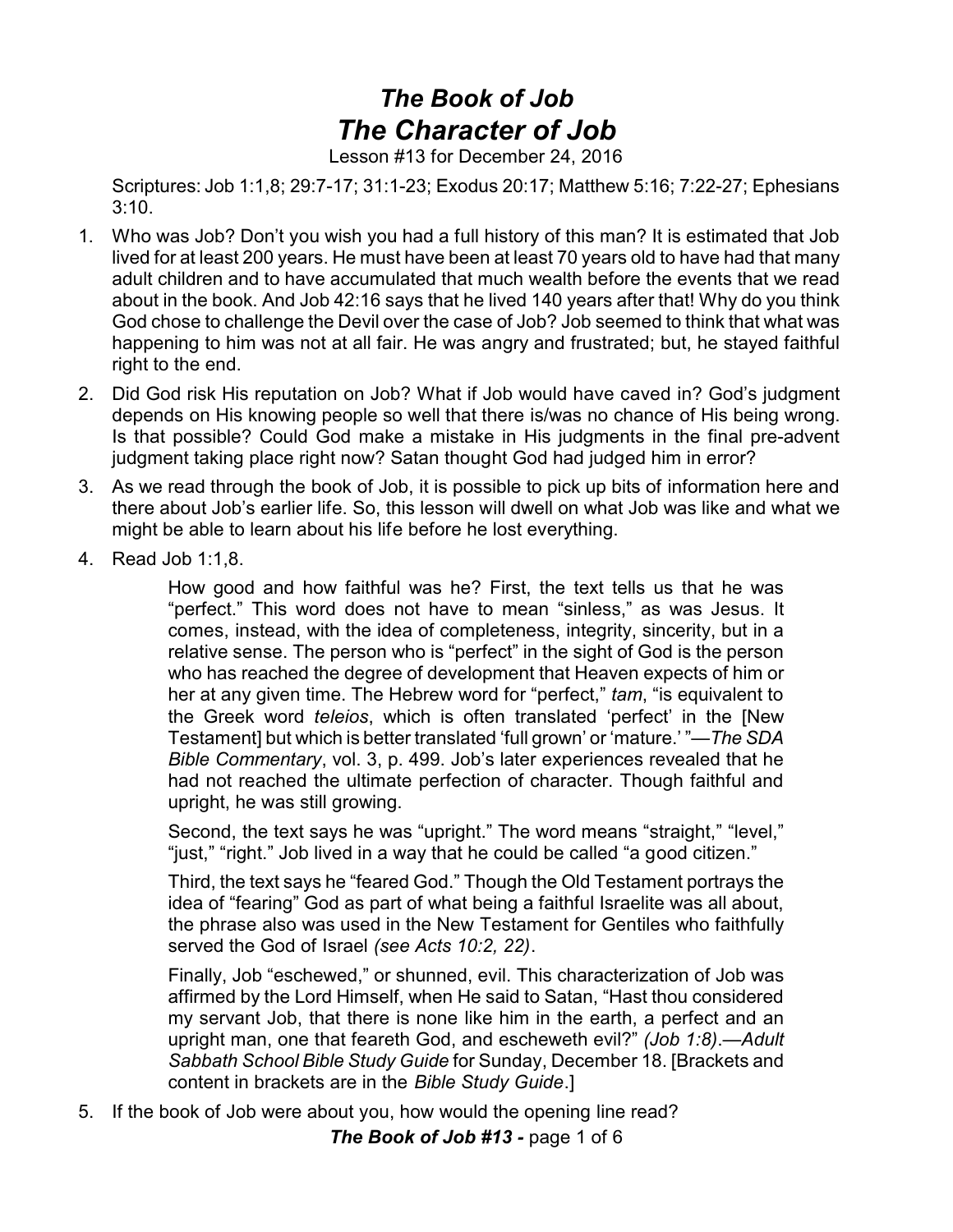- 6. It is clear that Job's life before and after the experience we read about in this book was as comfortable as possible given the situation in which he lived. He said, "My steps were bathed with cream." (Job 29:6, *NKJV*) He talked about God watching over him, (Job 29:2) and he talked about the way he cared for others less fortunate than himself. (Job 29:8-11)
- 7. Job clearly fulfilled the description that Christ gave of the saved in Matthew 25:31-46. He was constantly caring for orphans, widows, the blind, the poor, and the hurting.
- 8. Job 29:7 tells us that he was one of the most respected members of the community; when matters of civic importance came up, he was always welcome to be a part of the group discussion. But, it is also true that those most despised by society loved and respected him. The poor, the perishing, the blind, the widows, the fatherless, and the lame were helped by him. Think about Jesus for a moment. Who was it that despised Jesus and wanted to kill Him? It was the so-called "saints" that we recognize as Pharisees! So, who was it that loved to be around Jesus and wanted to stay close to Him? The worst of sinners, the prostitutes and the tax-collectors! Why was that?

God has given in His word a picture of a prosperous man–one whose life was in the truest sense a success, a man whom both heaven and earth delighted to honor.—Ellen G. White, *Education* 142.1.

- 9. It is easy for most of us to be kind and respectful to our peers and even to those we consider to be above us in social status. But, how do we treat those who have almost nothing and cannot in any way pay us back? (James 2:1-7)
- 10. Read Job 31:1-23. On first reading, you might get the impression that Job was bragging. But, that kind of behavior was not looked up to in Job's day. Remember that Job was being accused of being a terrible sinner. So, he felt it necessary to recount some of his previous experiences of which several of them were probably already aware. Don't you think that his friends already knew that about Job? He avoided even the thought of evil and turned away from every temptation. There is plenty of evidence that God judges people by the innermost motives of their hearts and not just by their outward appearance. (1 Samuel 16:7; Exodus 20:17; Matthew 5:28) Can we know the motives of someone else? Or, is that for God alone to know?
- 11. Read Job 31:13-15. It is often the case that someone as wealthy as Job can treat his workers in a less than respectful way. But, Job recognized that all human beings are created equal. And he treated even his employees as he would have wanted to be treated himself. (Matthew 7:12) That was an amazing understanding, considering the time in which Job lived. How many employees did Job have? We do not know; but, Abraham who live about the same time had a lot! Abraham had 318 trained soldiers who presumably protected his flocks and herds. (Genesis 14:14)

Abraham's household comprised more than a thousand souls. Those who were led by his teachings to worship the one God, found a home in his encampment; and here, as in a school, they received such instruction as would prepare them to be representatives of the true faith. Thus a great responsibility rested upon him. He was training heads of families, and his methods of government would be carried out in the households over which they should preside.—Ellen G. White, *Patriarchs and Prophets* 141.1.

12. Most of the people in Job's day believed that if one could conquer his enemies and destroy them, he should do so if he really believed he could! Other people were to be looked down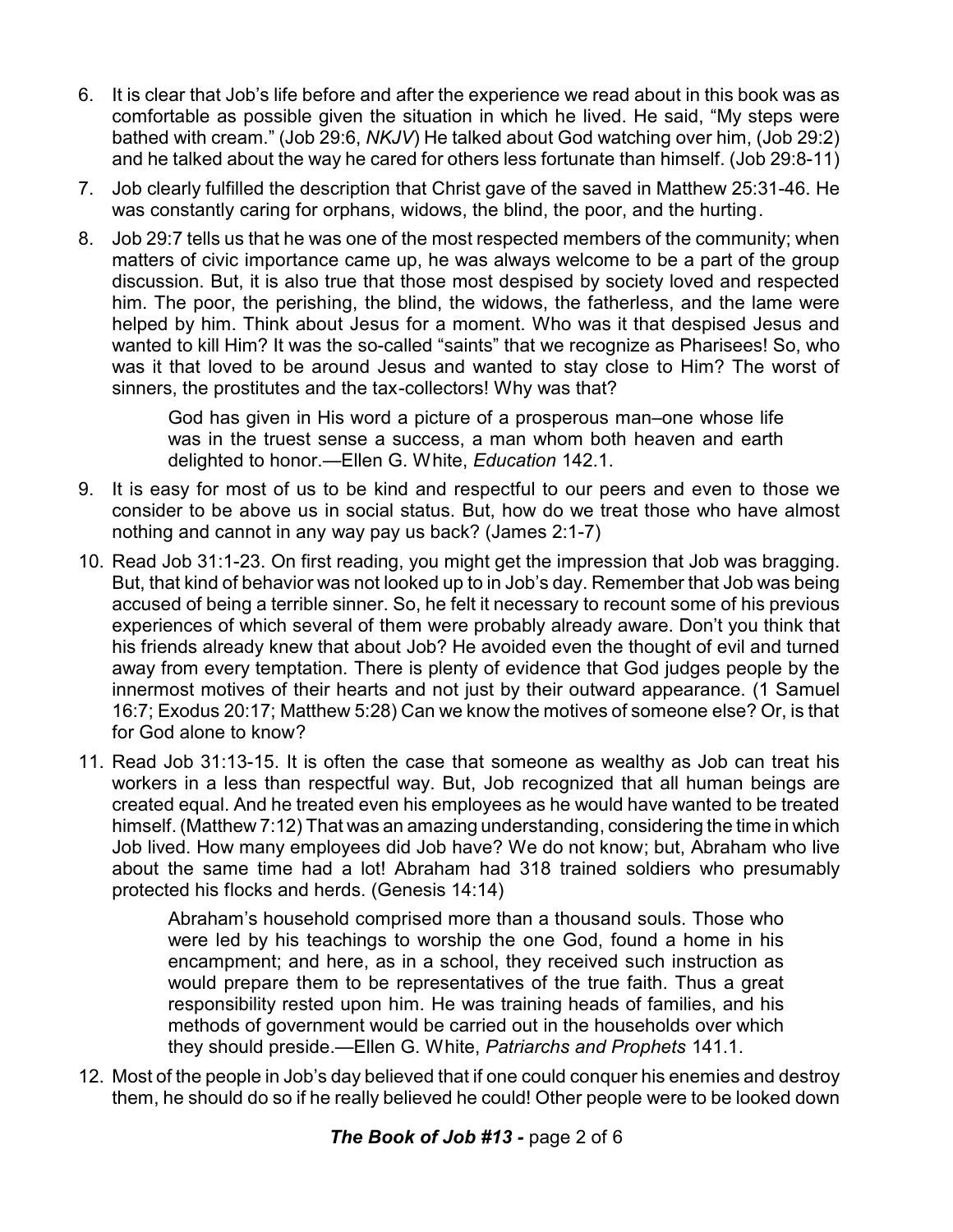upon and trampled on, if possible. But Job's attitude was very different.

- 13. Read Job 31:24-34. These verses give a great deal of insight into the character of Job. He did not boast or take advantage of others because of his riches. He refused to worship anyone or anything other than the true God of heaven. He never gloated over the misfortunes of his enemies, and he never prayed for their demise. He did not even try to hide his sins as many others do. Would you like to live next door to someone like that? When we get to heaven, what kind of people will we live next door to?
- 14. In what ways do you think Job's prior life prepared him to live through the incredible experiences we read about in this book?
- 15. Read Matthew 7:22-27. Wouldn't we respect a Christian who had driven out demons and performed many miracles? In our day, there are many who call themselves Christians. But, are they really? Is their foundation built on solid rock? Or, is it built on the sands of other peoples' opinions? How many people depend entirely on the pastor for their religious knowledge and experience? Job had conquered his selfishness and other kinds of temptations in many ways in the past. (Luke 16:10) It was his faithfulness in small matters that made him capable of meeting that great temptation.
- 16. In order to face what we believe is coming at the end of this world's history, do we need to be preparing as Job did? Absolutely! We have previously suggested that there are some interesting parallels among the story of Job, the ministry of Jesus, and the experiences of the 144,000 who will live through the final events of this world's history. Can you think of some of those parallels? In each case they felt or will feel abandoned by God. They had prepared for what was coming by developing a very close relationship with God. That relationship proved to be key to their success in living through and learning from their experiences.
- 17. Job 22:3 (*GNB*) says: "Does your doing right benefit God, or does your being good help him at all?" That was the question raised by Eliphaz earlier in the book. What an incredible question! Given what you know from Job 1&2 and through most of the rest of the book, would you say that Job's behavior benefitted God in any way? The whole universe had focused on the case of Job!
- 18. One of the questions that has been a problem for God in His arguments with the Devil is the question: "God, where are your people? Where are the saints who are living faithful and upright lives on planet earth?" And in the case of Job, God was able to say, "Here is my upright and blameless friend!" In the immediate context of the book of Job, Satan claimed that Job would not remain faithful; God said he would. So, who was telling us the truth? Who was the correct Judge of Job's character? Job's faithfulness was a huge benefit for God. Does this story then become a kind of microcosm of the cosmic conflict?
- 19. Read Matthew 5:16. How many of the lives of the Seventh-day Adventist Christians that you know bring glory to God?
- 20. Read Ephesians 3:8-10. What could the universe possibly learn about God from a group of so-called Christians living here on planet earth? They have learned how God deals with sinners and rebels! They have learned that love is more important than live itself!

The very image of God is to be reproduced in humanity. The honor of God, the honor of Christ, is involved in the perfection of the character of His people.—Ellen G. White, *The Desire of Ages* 671.3; *LHU* 191.4*; OHC* 154.3.

21. Wouldn't you agree that God's honor was definitely involved in the demonstration of the *The Book of Job #13 -* page 3 of 6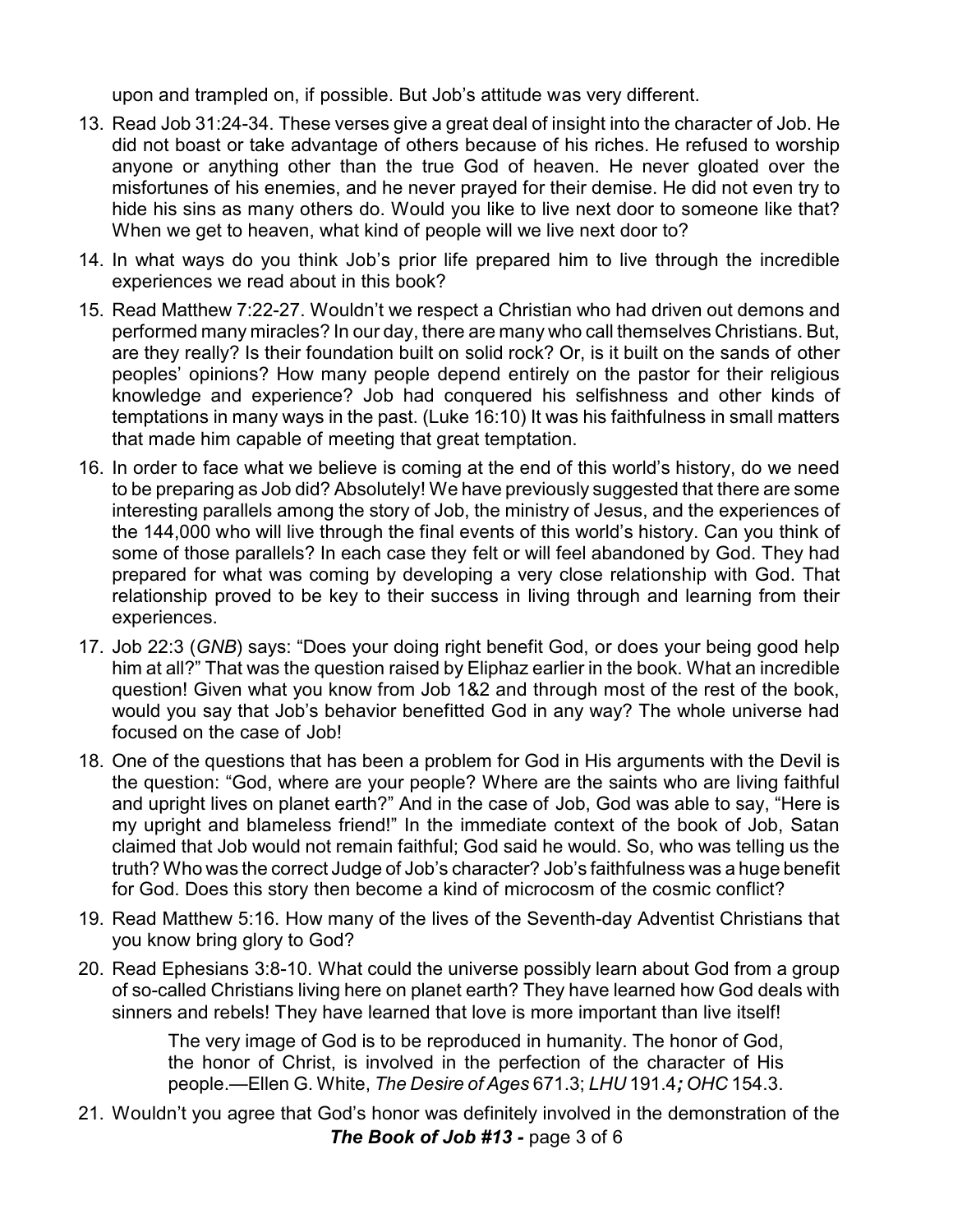character of Job? Can you think of some respects in which your life brings glory to God?

- 22. The issue of justification versus sanctification has challenged theologians for hundreds of years. It was a major issue at the time of the Protestant Reformation. So, which brings more honor to God? Our justification? Or, our sanctification? Can you have one without the other? Was Abraham justified only? Or, was he also sanctified by his relationship with God and following God's instructions for his life? (Genesis 15:6; Romans 4:3) What is sanctification? It basically means to live a life set apart from the world. It means living a holy life. And we read in Hebrews 12:14 (*GNB*): "And try to live a holy life, because no one will see the Lord without it." Can we actually learn to live truly loving lives? It will be like that in heaven.
- 23. God called for His people coming out of Egypt thousands of years ago to be holy. Leviticus 19:2 (*GNB*) says: "Be holy, because I, the LORD your God, am holy." How does that actually work? Could we actually be changed to become more and more like God? The *Handbook of SDA Theology*, page 296, says: "Sanctification is a progressive process of moral change by the power of the Holy Spirit in cooperation with the human will."
- 24. We give God the opportunity to make the necessary changes in us by spending time in Bible study and prayer. By witnessing to our neighbors and friends, we discover why we need to continue studying!

Christ is our pattern, the perfect and holy example that has been given us to follow. We can never equal the Pattern, but we may imitate and resemble it according to our ability.—*Ellen G. White, Review and Herald*, February 5, 1895, par. 7; *That I May Know Him* 265.2; *CTr* 204.5; *YRP* 369.4.

- 25. So, what choices do we need to make in 2016 and 2017 that will bring us nearer to God? Can our hearts be really changed? Read Colossians 2:6 (*GNB*): "Since you have accepted Christ Jesus as Lord, live in union with him."
- 26. Could we as a church–not just as individuals–actually be lights to the world and correctly represent God? What might that say to the onlooking universe? Think of the times when whole stadia full of people are given color-coded placards and on a cue they all hold them up. No one individual shows anything significant; but, the whole group produce a picture. Will the 144,000 be like that, in some way representing God?
- 27. Now that we have studied most of the book of Job, does Job inspire you? Challenge you? Or, discourage you? Have you lived around some people who seem to do mostly what is right all the time? Did they make you feel uncomfortable? Is there a secret formula for living that kind of life?
- 28. How does a Spirit-filled Christian fit in with the world in which we live? If we actually behaved like Job did before this whole experience, do you think people would be attracted to us? Do people appreciate goodness in our day? Look at John 13:34-35.
- 29. Read Job 29:12-16; 31:16-22. Is God humble? Would that contribute to His glory? In what ways has your church been eyes for the blind, speech for the dumb, transportation for the lame, etc.? Are you always available? Are you willing to feed the poor and hungry? Do you clothe the naked? Are you ever smug when your enemies suffer? Have you ever, even partially, wished that they might die? Do you try to hide your sins? Job said that he did not!
- 30. Consider what we learned last quarter when we talked about the church in the community. Now consider what we have learned about Job's prior life. Have you gotten any good ideas about how to reach out to others?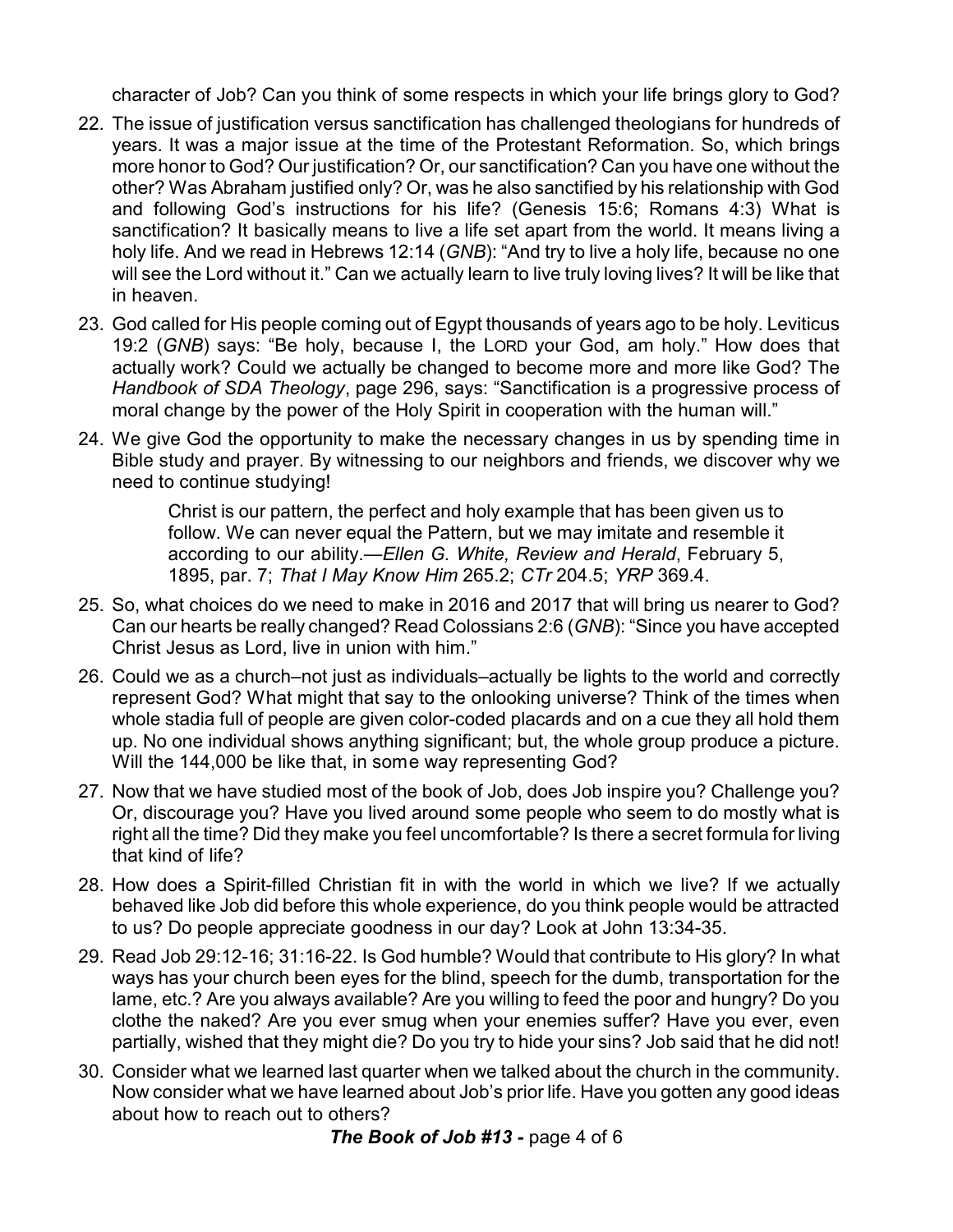- 31. Is it possible that the kind of moral life that Job lived was actually practiced in ancient times? Or, were they too busy fighting wars and killing each other?
- 32. In 2008, an archaeology student who was involved in the *Khirbet Qeiyafa* excavation in Israel–the very spot where David killed Goliath–came across a big shard of pottery that had writing on it. The writing seems to be ancient Hebrew script. It is now believed that this piece of pottery has the oldest Hebrew inscription ever found; it dates to the 10<sup>th</sup> century B.C., the time of King David.
- 33. That was, of course, probably about 1000 years after Job. But, it gives us a clue. After carefully photographing and analyzing the characters on that pottery:

Prof. Gershon Galil published a proposed reconstruction of the inscription:

you shall not do [it], but worship the [Lord].

Judge the sla[ve] and the wid[ow] / Judge the orph[an]

[and] the stranger. [Pl]ead for the infant / plead for the po[or and]

the widow. Rehabilitate [the poor] at the hands of the king.

Protect the po[or and] the slave / [supp]ort the stranger.

[http://qeiyafa.huji.ac.il/ostracon12\\_2.asp](http://qeiyafa.huji.ac.il/ostracon12_2.asp) posted "7 January 2010" as accessed October 28, 2016. [Brackets and content in brackets are in the source on the website.]

34. What does this piece of pottery tell us about the lives of at least some of God's people in ancient times? Did they really protect the poor and the slave? Plead for the widow? Judge the orphan? Rehabilitate the poor? Plead for the infant? And support the stranger? Does that sound like the people that you read about in the Old Testament? Continuing from the same website:

> A press release by Haifa University states: "This text is a social statement, relating to slaves, widows and orphans. It uses verbs that were characteristic of Hebrew, such as `asah ("did") and `avad ("worked"), which were rarely used in other regional languages. Particular words that appear in the text, such as almanah ("widow") are specific to Hebrew and are written differently in other local languages. The content itself was also unfamiliar to all the cultures in the region besides the Hebrew society: The present inscription provides social elements similar to those found in the biblical prophecies and very different from prophecies written by other cultures postulating glorification of the gods and taking care of their physical needs.

> The contents of the text express social sensitivity to the fragile position of weaker members of society. The inscription testifies to the presence of strangers within the Israeli society as far back as this ancient period, and calls to provide support for these strangers. It appeals to care for the widows and orphans and that the king–who at that time had the responsibility of curbing social inequality–be involved. This inscription is similar in its content to biblical scriptures (Isaiah 1:17, Psalms 72:3, Exodus 23:3, and others), but it is clear that it is not copied from any biblical text."

http://qeiyafa.huji.ac.il/ostracon12 2.asp as accessed October 28, 2016.

- 35. Would you say that Job lived the kind of lifestyle emphasized on this piece of pottery?
- 36. Based on what you have learned in this lesson, how did Job measure up with your idea of